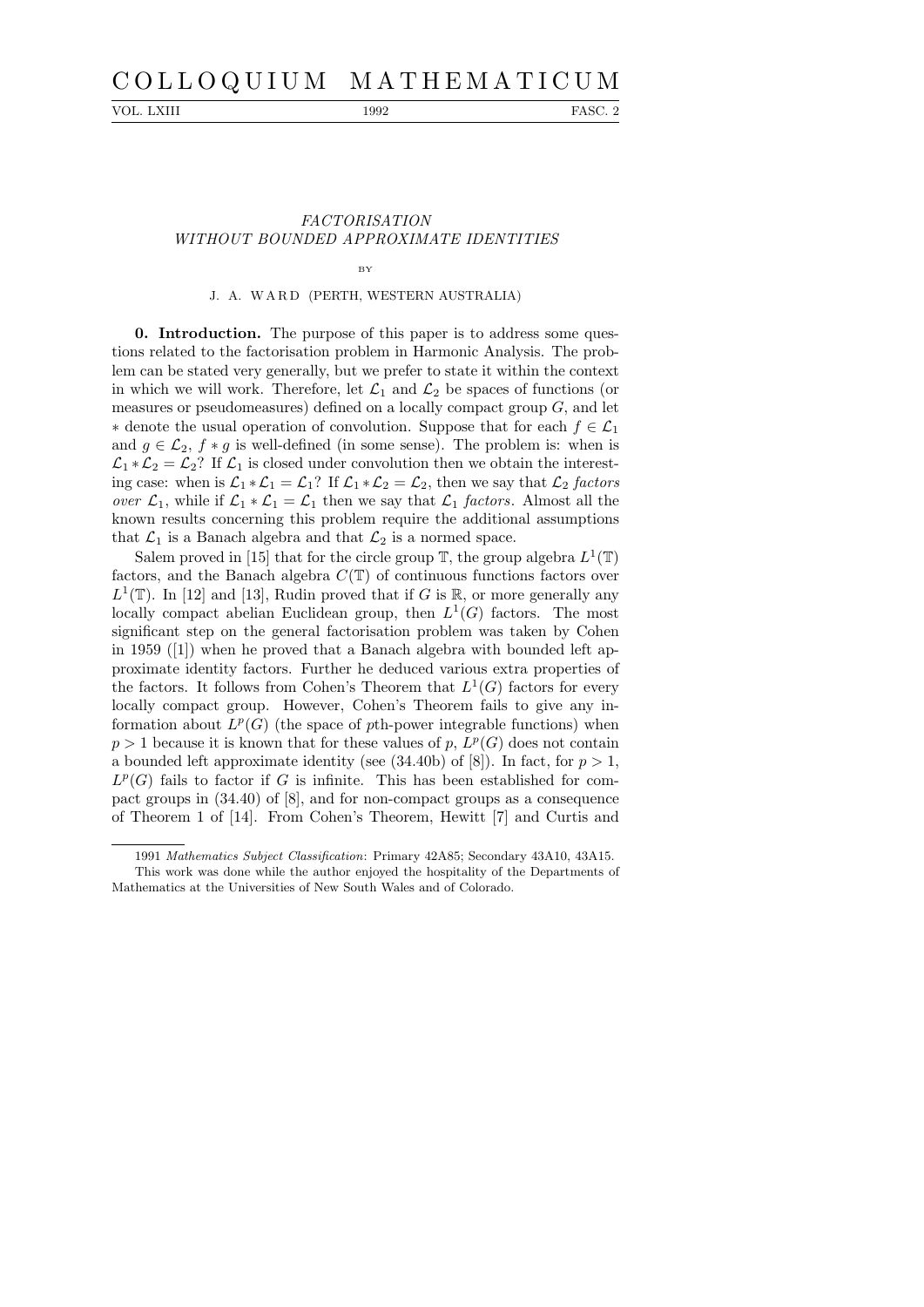Figà-Talamanca [2] deduced the Module Factorisation Theorem, which can be used to prove that  $L^p(G)$  and  $C_0(G)$  (the space of continuous functions vanishing at infinity) factor over  $L^1(G)$  for any locally compact group.

The reader is referred to Section 32 of [8], to Chapter 8 of [16] and to Section 7.5 of [5] for discussions of many of the factorisation and nonfactorisation results that have proliferated. It is worthwhile pointing out the recent papers of Dixon [3], Feichtinger and Leinert [6] and Willis [18]. In [3] and [18], the authors study the relationships between the factorisation properties of various Banach algebras and the existence of approximate identities. (See also the many references in [3] and [18].) On the other hand, in [6] the authors consider the factorisation problem from a somewhat different perspective. They first show that the hypothesis of Cohen's Theorem cannot be relaxed to allow unbounded left approximate identities, no matter how slowly they "grow". Under even weaker hypotheses, they then establish several local factorisation formulae in the sense that they identify some elements of an algebra which factor, even when the algebra itself does not. (Their results are actually obtained in the more general module setting.)

In this paper we study function and measure spaces  $\mathcal L$  which factor, with respect to the usual convolution, over linear spaces like  $L^p(G)$  or  $A^p(G)$ (the latter denoting the space of  $L^1$ -functions with Fourier transform in  $\ell^p$ ) for some  $p > 1$ . We do not, in fact, initially use the norm structure on these spaces, nor do we assume any on  $\mathcal{L}$ , but rather depend on the summability properties of the Fourier transforms of their elements. We restrict our attention to compact abelian groups  $G$ , which have discrete dual groups  $X$ . Given the duality that exists between convolution over  $G$ and pointwise multiplication over  $X$ , it is perhaps not surprising that we begin by considering certain sequence spaces.

**1. The space**  $\ell^+(X)$ . For each  $r > 0$ ,  $\ell^r(X)$  denotes the set of all complex-valued functions on  $X$  which are  $r$ th-power summable. Each function in  $\ell^{r}(X)$  is supported by a countable subset of X and so we will speak of sequences in  $\ell^{r}(X)$ , even when X is uncountable. The quasinorm of  $\mathbf{a} = (a_{\chi}) \in \ell^{r}(X)$  is given by

$$
\|\mathbf{a}\|_{r} = \|(a_{\chi})\|_{r} = \left\{\sum_{\chi \in X} |a_{\chi}|^{r}\right\}^{1/r}.
$$

For each  $r > 0$ ,  $\ell^{r}(X)$  is closed under the pointwise addition, pointwise multiplication and scalar multiplication of sequences. For  $r \geq 1$ ,  $\| \cdot \|_r$  is a norm on  $\ell^r(X)$ , and  $(\ell^r(X), \| \|_r)$  is a Banach algebra, while for  $r \in (0,1)$ ,  $\Vert \Vert_r$  fails to satisfy the triangle inequality. However, if we put  $d_r(\mathbf{a}, \mathbf{b}) =$  $\|(a_X - b_X)\|_r^r$  then  $(\ell^r(X), d_r)$  is a complete linear metric or Fréchet space. Finally, we denote by  $\ell^{\infty}(X)$  the linear space of all bounded sequences on X,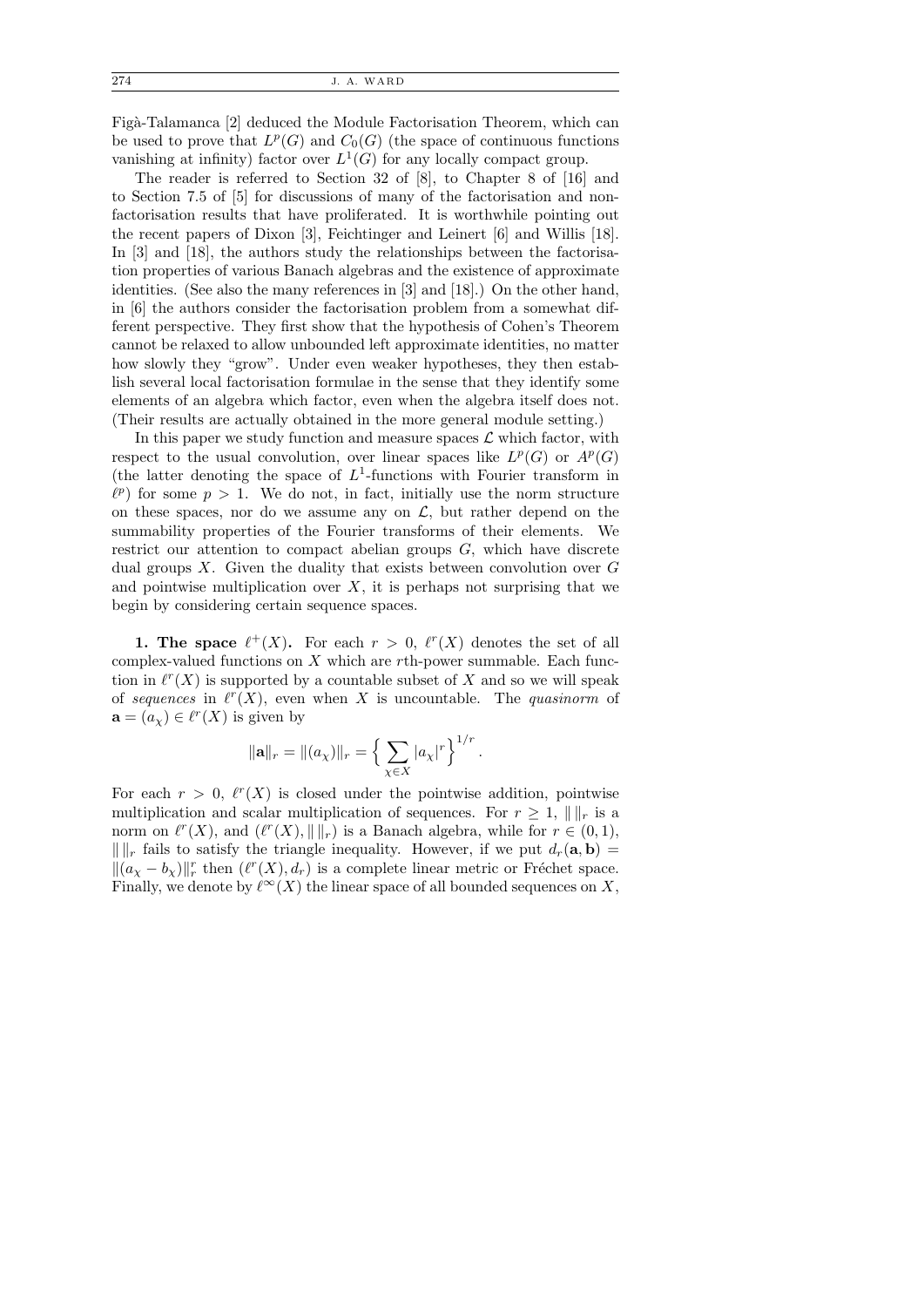by  $c_0(X)$  those which decay to 0 at infinity (each of  $\ell^{\infty}(X)$  and  $c_0(X)$  can be normed by  $\|\mathbf{a}\|_{\infty} = \|(a_{\chi})\|_{\infty} = \sup\{|a_{\chi}| : \chi \in X\}$ , and by  $c_{00}(X)$  the space of sequences which are finitely supported. Then for  $0 < r \leq s$ ,

$$
c_{00}(X) \subset \ell^r(X) \subseteq \ell^s(X) \subset c_0(X) \subset \ell^\infty(X)
$$

and  $\| \t \|_r \ge \| \t \|_s > \| \t \|_{\infty}$ . Two well-known facts that we will use are:

(i)  $\ell^r(X)\ell^{\infty}(X) = \ell^r(X)$  for all  $r > 0$ , and

(ii)  $\ell^r(X)\ell^s(X) \subseteq \ell^{rs/(r+s)}(X)$  for all  $r, s > 0$ .

If the function space  $\mathcal L$  satisfies the inclusion  $\mathcal L \subseteq \mathcal L * A^p(G)$  then, as a consequence of the Convolution Theorem, we have  $\hat{\mathcal{L}} \subseteq \hat{\mathcal{L}}^{\ell p}(X)$ , where termwise multiplication of sequences is used in the second inclusion. The first theorem will be used to determine when  ${\mathcal L}$  satisfies such an inclusion.

1.1. THEOREM. If A is a subset of  $\ell^{\infty}(X)$  and if there exists a positive number s such that  $A \subseteq A\ell^s(X)$  then  $A \subseteq \bigcap_{r>0} \ell^r(X)$ .

P r o o f. By repeatedly using property (ii) we see that

$$
A \subseteq A\ell^s(X) \subseteq A(\ell^s(X))^2 \subseteq A\ell^{s/2}(X) \subseteq A\ell^s(X)\ell^{s/2}(X)
$$
  

$$
\subseteq \dots \subseteq A\ell^{s/n}(X) \subseteq \ell^{\infty}(X)\ell^{s/n}(X) = \ell^{s/n}(X)
$$

for each positive integer n. Then since the  $\ell^r$ -spaces are nested the conclusion follows.  $\blacksquare$ 

The intersection of the  $\ell^r$ -spaces has been discussed by several authors; see for example [10] where it is denoted by  $\ell^{0^+}(X)$ . We modify this notation to  $\ell^+(X)$ . We will deduce from the next proposition that  $\ell^+(X)$  factors over each  $\ell^s(X)$  for  $s > 0$ , when termwise multiplication of sequences is used.

1.2. PROPOSITION.  $\ell^+(X) \ell^+(X) = \ell^+(X)$ .

P r o o f. Let  $\mathbf{x} = (x_{\chi})$  denote a sequence in  $\ell^+(X)$ . For each  $\chi \in X$ , put  $y_{\chi} = |x_{\chi}|^{1/2}$  and  $z_{\chi} = x_{\chi} |x_{\chi}|^{-1/2}$  when  $x_{\chi} \neq 0$  and  $z_{\chi} = 0$  otherwise. Now write  $y = (y_\chi)$  and  $z = (z_\chi)$ . Then  $y.z = (y_\chi z_\chi) = (x_\chi) = x$  and for each  $r > 0$ ,

$$
\|\mathbf{y}\|_{r} = \left\{\sum_{\chi \in X} |y_{\chi}|^{r}\right\}^{1/r} = \left\{\sum_{\chi \in X} |x_{\chi}|^{r/2}\right\}^{1/r} = \|\mathbf{x}\|_{r/2}^{1/2} < \infty, \text{ and}
$$

$$
\|\mathbf{z}\|_{r} = \left\{\sum_{\chi \in X} |z_{\chi}|^{r}\right\}^{1/r} = \left\{\sum_{\chi \in X} |x_{\chi}|^{r/2}\right\}^{1/r} = \|\mathbf{x}\|_{r/2}^{1/2} < \infty. \blacksquare
$$

1.3. COROLLARY. For all  $s \in (0, \infty)$ ,  $\ell^+(X) \cdot \ell^s(X) = \ell^+(X)$ .

Proof. Since  $\ell^+(X) \subset \ell^s(X)$ , it follows from Proposition 1.2 that  $\ell^+(X) \ell^s(X) \supseteq \ell^+(X)$ . The reverse inclusion is a trivial consequence of the fact that  $\ell^s(X) \subset \ell^\infty(X)$  and property (i) above.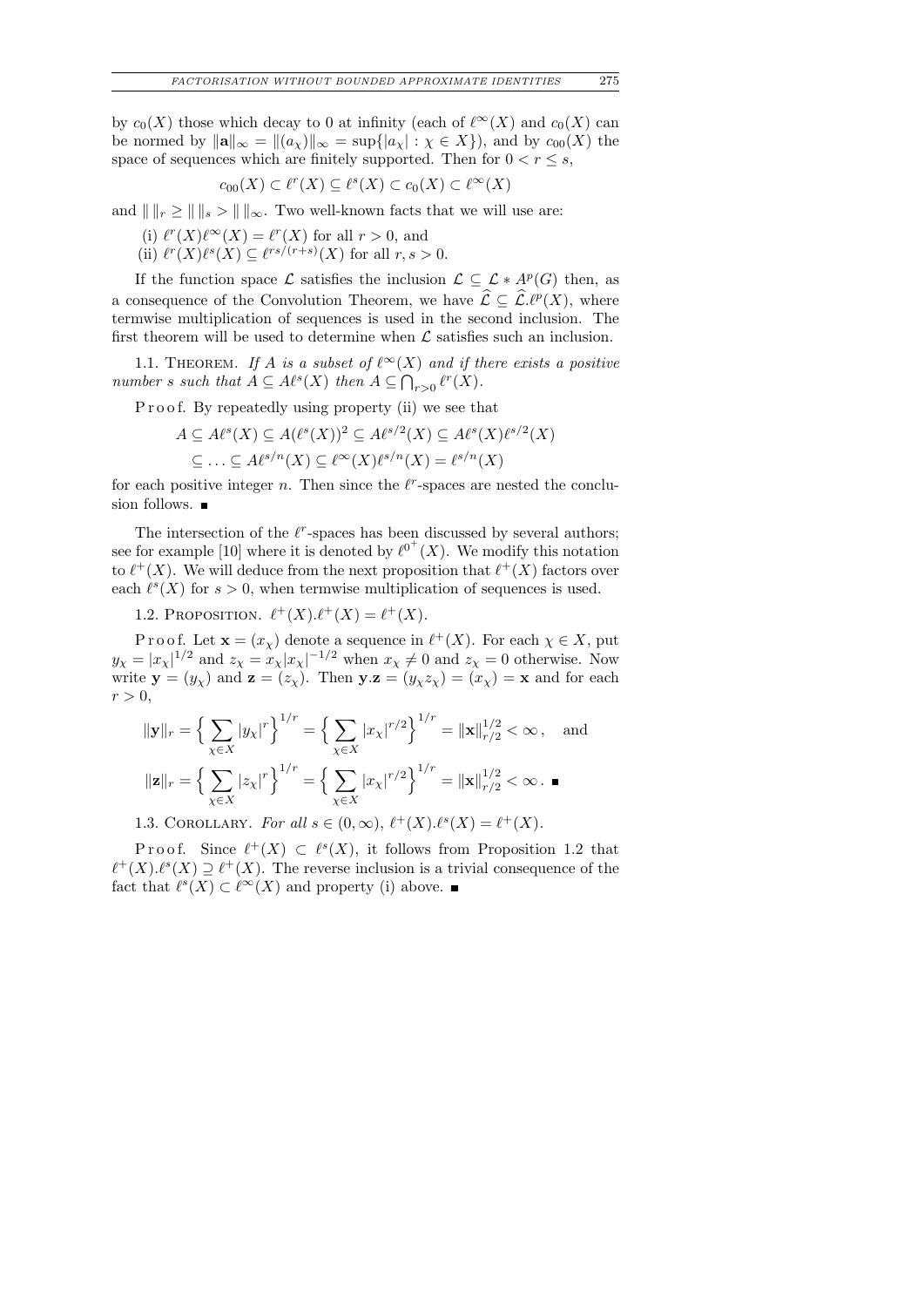276 J. A. WARD

So far, we have not defined a topology on  $\ell^+(X)$ . We know that for each  $n \in \mathbb{N}$ ,  $c_{00}(X)$  is dense in  $(\ell^{1/n}(X), d_{1/n})$  and so  $\ell^+(X)$  cannot be complete with respect to any of the metrics obtained by restricting  $d_{1/n}$  to  $\ell^+(X)$ . We can, however, take the Fréchet combination of these restrictions to obtain a new metric d on  $\ell^+(X)$  given by

$$
d(\mathbf{x}, \mathbf{y}) = \sum_{n \in \mathbb{N}} 2^{1-n} \frac{d_{1/n}(\mathbf{x}, \mathbf{y})}{1 + d_{1/n}(\mathbf{x}, \mathbf{y})}
$$

for all **x** and **y** in  $\ell^+(X)$ . (It will be convenient to write the *n*th term of the sum as  $2^{1-n} \varrho_n(\mathbf{x}, \mathbf{y})$ .) It follows from Theorem 3 in Section 11.3 of [17] that  $(\ell^+(X), d)$  is complete, and from Lemma 2.2-9 of [11] that it is not normable. In fact, it is not even locally convex.

1.4. THEOREM. The metric space  $(\ell^+(X), d)$  is not locally convex.

P r o o f. We argue by contradiction. If  $(\ell^+(X), d)$  is locally convex then it has a local base  $\{U_k : k \in \mathbb{N}\}\$  of convex neighbourhoods at 0. On the other hand, the metric topology has a subbase at 0 given by

$$
\{\{\mathbf x \in \ell^+(X) : \|\mathbf x\|_{1/n}^{1/n} < \delta\},\ n \in \mathbb N,\ \delta > 0\}.
$$

From this we can deduce that there exists an increasing sequence  $(n_k)$ of integers greater than 1 and a decreasing sequence  $(\delta_k)$  of positive real numbers such that

$$
\{\mathbf x\in \ell^+(X): \|\mathbf x\|_{1/n_k}^{1/n_k} < \delta_k\} \subseteq U_k.
$$

To see this, first fix a positive integer  $k$ . There exist positive integers  $p_1, \ldots, p_m \in \mathbb{N}$  and positive real numbers  $\gamma_1, \ldots, \gamma_m$  such that

$$
\bigcap_{j=1}^m \{ \mathbf{x} \in \ell^+(X) : ||\mathbf{x}||_{1/p_j}^{1/p_j} < \gamma_j \} \subseteq U_k \, .
$$

Put  $n_k = \max\{p_1, \ldots, p_m, n_{k-1}\}\$  and  $\delta_k = \min\{\gamma_1, \ldots, \gamma_m, \delta_{k-1}\}\$ , where for completeness we let  $n_0 = 2$  and  $\delta_0 = 1$ .

We obtain a contradiction by constructing a sequence  $(\mathbf{x}^{(k)})$  of sequences which converges to 0 in  $(\ell^+(X), d)$ , but for which  $\lim_{k\to\infty} ||\mathbf{x}^{(k)}||_{1/n_k}^{1/n_k}$  $\frac{1/n_k}{1/n_k} = \infty.$ For each  $\xi \in X$  let  $e^{\xi}$  denote the sequence in which the " $\xi$ <sup>th</sup> term" is 1 whilst all other terms are 0. Then  $\frac{1}{2}\delta_k \mathbf{e}^{\xi} \in U_k$  for every  $\xi \in X$ . Let  $\{\xi_i : i \in \mathbb{N}\}\$ be a set of distinct elements of X. Then for each pair,  $k$  and  $m$ , of positive integers, let  $\mathbf{x}^{(k,m)}$  be the finitely supported sequence defined by

$$
\mathbf{x}^{(k,m)} = \frac{\delta_k}{2} \sum_{i=1}^m \frac{1}{m} \mathbf{e}^{\xi_i}.
$$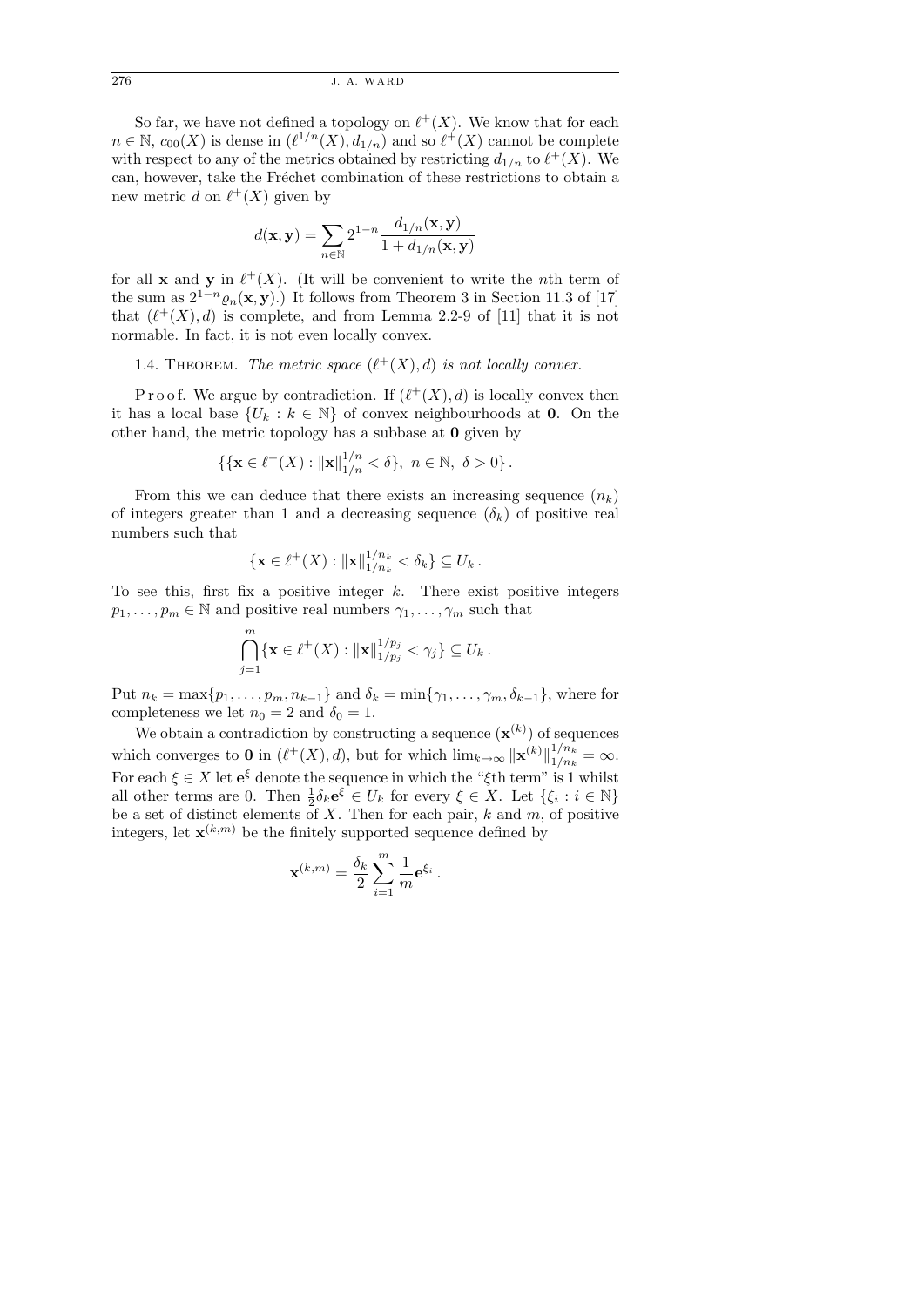Since  $U_k$  is convex and  $\sum_{i=1}^m 1/m = 1$ ,  $\mathbf{x}^{(k,m)} \in U_k \cap c_{00}(X)$ . Moreover, for each  $n \geq 1$ ,

$$
\|\mathbf{x}^{(k,m)}\|_{1/n}^{1/n} = (\delta_k/2)^{1/n} \sum_{i=1}^m (1/m)^{1/n} = (\delta_k/2)^{1/n} m^{1-1/n}.
$$

Thus, for each  $k$  and  $n$ ,

(1) 
$$
\lim_{m \to \infty} ||\mathbf{x}^{(k,m)}||_{1/n}^{1/n} = \infty.
$$

Now choose m' (depending on k) such that  $\|\mathbf{x}^{(k,m')}\|_{1/n_k}^{1/n_k}$  $\frac{1/n_k}{1/n_k} > k$  and write  $\mathbf{x}^{(k)} = \mathbf{x}^{(k,m')}$ . Then, since  $\{U_k\}$  is a neighbourhood base at 0, the sequence  $(\mathbf{x}^{(k)})$  converges to **0** in  $(\ell^+(X), d)$ ; but it follows from (1) that  $\lim_{k\to\infty} \|{\bf x}^{(k)}\|_{1/n_k}^{1/n_k}$  $\frac{1/n_k}{1/n_k} = \infty.$ 

The metric topology on  $(\ell^+(X), d)$  is stronger than that induced on  $\ell^+(X)$  as a subspace of  $\ell^1(X)$ . Hence  $\ell^{\infty}(X)$  is (isomorphic to) a subspace of the continuous dual,  $(\ell^+(X))^*$ , of  $\ell^+(X)$ . In fact, the reverse inclusion also holds.

1.5. THEOREM.  $(\ell^+(X))^* \simeq \ell^{\infty}(X)$ .

P r o o f. It is sufficient to prove that  $(\ell^+(X))^*$  is isomorphic to a subspace of  $\ell^{\infty}(X)$ . Take  $L \in (\ell^+(X))^*$  and define  $\varphi$  on X by  $\varphi(\xi) = L(e^{\xi})$  (using the same notation as in the previous proof). Then for each  $\mathbf{x} \in \ell^+(X)$ ,

$$
L(\mathbf{x}) = \sum_{\xi \in X} x_{\xi} L(\mathbf{e}^{\xi}) = \sum_{\xi \in X} x_{\xi} \varphi(\xi),
$$

where the sums converge since  $\mathbf{x} \in \ell^1(X)$ . Now using the same technique employed in the proof of Theorem 1.4, we see that there must exist an integer  $N > 1$  and a real number  $\delta > 0$  such that  $\|\mathbf{x}\|_{1/N} < \delta^N \Rightarrow |L(\mathbf{x})| < 1$ . Thus, for any  $\mathbf{x} \in \ell^+(X)$ ,

$$
|L(\mathbf{x})| < \delta^{-1}(\|\mathbf{x}\|_{1/N})^{1/N},
$$

and in particular, if  $\mathbf{x} = \mathbf{e}^{\xi}$  for some  $\xi \in X$  then

$$
|L(e^{\xi})| = |\varphi(\xi)| < \delta^{-1} (\|e^{\xi}\|_{1/N})^{1/N} = \delta^{-1}
$$

so that  $\varphi \in \ell^{\infty}(X)$ .

**2. Factorisation problems.** Let  $G$  denote an infinite compact abelian group, with dual group X. We let  $L^1(G)$  denote the Banach space of (equivalence classes of) functions which are absolutely integrable with respect to the normalised Haar measure on  $G$ ; its norm is given by

$$
||f||_{L^1} = \int\limits_G |f(x)| dx.
$$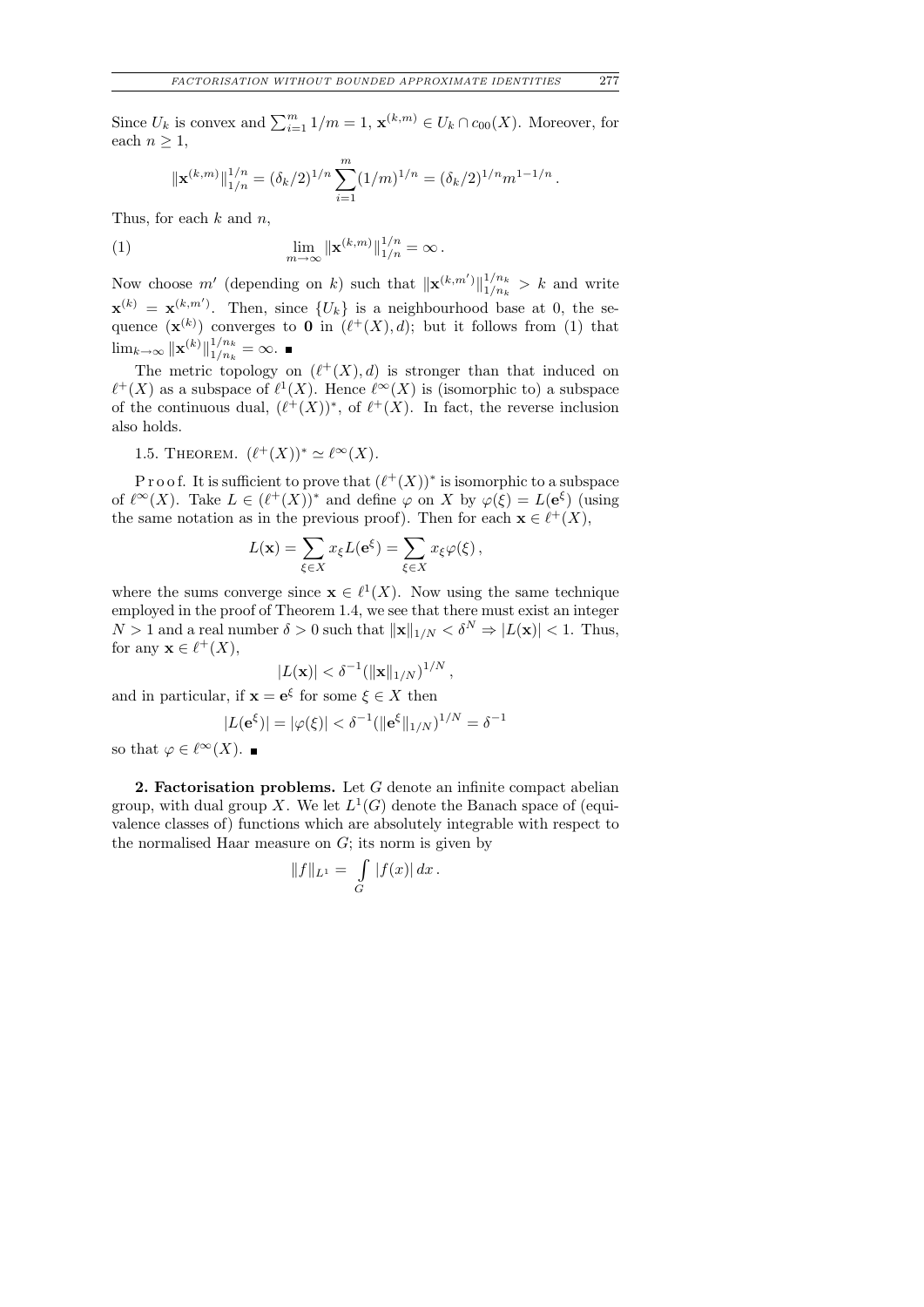The Fourier transform and convolution product are defined for  $L^1$ -functions  $f$  and  $g$  by

$$
\widehat{f}(\chi) = \int\limits_G f(x)\overline{\chi(x)} dx \text{ and } f * g(x) = \int\limits_G f(u)g(x - u) du.
$$

Then  $\widehat{f} \in c_0(X)$ ,  $f * g \in L^1(G)$  and the Convolution Theorem holds (that is  $(f * g)^{\wedge} = \widehat{f}\widehat{g}$ .<br>We denote by

We denote by  $L^p(G)$  the Banach space of functions which are pth-power integrable, with  $||f||_{L^p} = ||f|^p||_{L^1}^{1/p}$  and by  $A^p(G)$  the Banach space of integrable functions with Fourier transforms in  $\ell^p(X)$ , normed by  $||f||_{A^p} =$  $||f||_{L^1} + ||f||_p$ . In each case p is any number greater than or equal to 1. Each of  $L^p(G)$  and  $A^p(G)$  is a Banach algebra when convolution is used as multiplication. The continuous dual of  $A<sup>1</sup>(G)$  is denoted by  $PM(G)$  and its elements are called pseudomeasures. The definitions of Fourier transform and convolution can be extended to pseudomeasures in such a way that  $\widehat{S} \in \ell^{\infty}(X)$  and  $S * T \in PM(G)$  for each  $S, T \in PM(G)$ . (See, for example, [9].)

Let  $\mathcal L$  denote a subset of  $PM(G)$  and  $\hat{\mathcal L} = {\hat{S} : S \in \mathcal L}$  the corresponding subset of  $\ell^{\infty}(X)$ ; and let E denote a linear space of pseudomeasures for which there exists an  $s \in (0, \infty)$  satisfying  $\widehat{E} \subseteq \ell^s(X)$ . (Examples of such linear spaces include  $A^p(G)$  for all  $p \in [1,\infty)$  — in which case  $s = p$  — and  $L^p(G)$  for  $p \in (1,\infty]$  — here  $s = p'$ , where  $p^{-1} + (p')^{-1} = 1$ , when  $p \in (1,2]$ and  $s = 2$  otherwise.) It is an immediate consequence of the Convolution Theorem and Theorem 1.1 that if  $\mathcal{L} \subseteq E * \mathcal{L}$  then  $\hat{\mathcal{L}} \subseteq \ell^+(X)$ . Thus the elements of  $\mathcal L$  must be continuous functions on  $G$ .

2.1. THEOREM. Let  $E$  be a set of pseudomeasures on  $G$  for which there exists  $s \in (0, \infty)$  satisfying  $\widehat{E} \subseteq \ell^s(X)$ , and  $\mathcal L$  another set of pseudomeasures with  $\mathcal{L} \subseteq E * \mathcal{L}$ . Then  $\widehat{\mathcal{L}} \subseteq \ell^+(X)$ .

Let  $H$  be the subspace of  $C(G)$  which is isomorphic, under the Fourier transformation, to  $\ell^+(X)$ . It follows from Proposition 1.2 that  $H * H = H$ . Hence we have the following corollary to Theorem 2.1.

2.2. COROLLARY. With the notation of Theorem 2.1, if  $E$  contains the linear space H then  $H * E = H$ . In particular,  $H * A<sup>p</sup>(G) = H$  and  $H *$  $L^p(G) = H$  for all  $p \geq 1$ .

P r o o f. Since  $H \subseteq E$ , it is obvious that  $H = H * H \subseteq H * E$ . On the other hand,

$$
(H * E)^{\wedge} \subseteq \widehat{H} \widehat{E} \subseteq \ell^+(X)\ell^{\infty}(X) \subseteq \ell^+(X) = \widehat{H}
$$

so that the reverse inclusion also holds.  $\blacksquare$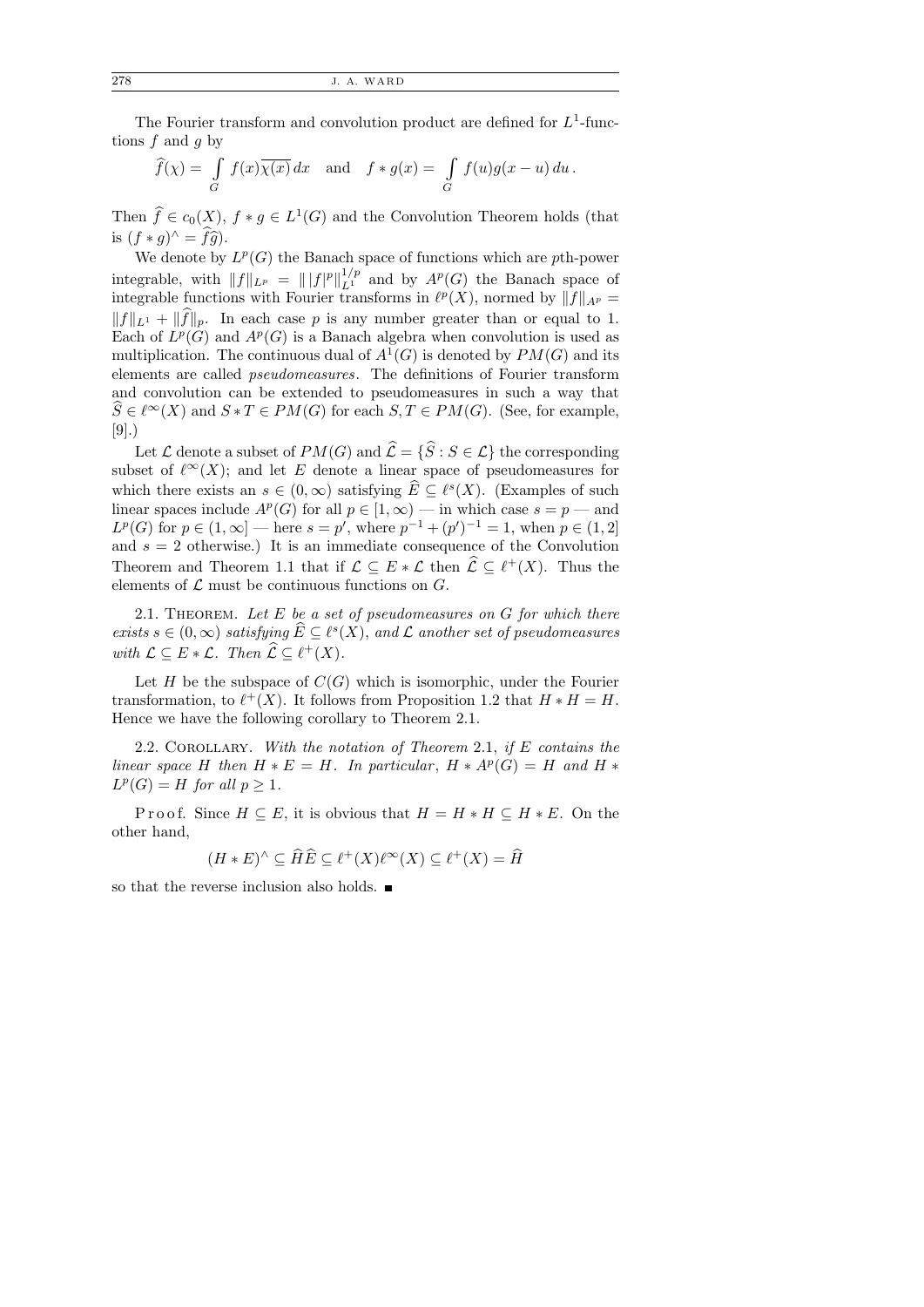It is easy to see that we cannot relax the requirement that  $\widehat{E} \subseteq \ell^s(X)$ for some  $s \in (0, \infty)$  in Theorem 2.1 to say  $\widehat{E} \subseteq c_0(X)$  since, for example,  $E = L^1(G)$  satisfies this weaker condition but  $\widehat{E}$  is not in  $\ell^s(X)$  for any s. However,  $A^1(G)$  is a linear space which is strictly larger than  $\ell^+(X)$  and yet factors over  $L^1(G)$ . (See (34.39) of [8].)

Obviously,  $H$  contains the set of trigonometric polynomials  $T(G)$  (which is isomorphic to  $c_{00}(X)$ ). It is both character- and translation-invariant, in the sense that the functions  $\chi f$  and  $\tau_a f$  (defined by  $(\chi f)(x) = \chi(x) f(x)$ and  $\tau_a f(x) = f(x - a)$  for each  $x \in G$ ) are in H whenever  $f \in H$ ,  $\chi \in X$ and  $a \in G$ . H naturally inherits a metric topology from  $(\ell^+(X), d)$ . We denote the corresponding metric on H by d', so that for  $f, g \in H$ ,

$$
d'(f,g) = d(\widehat{f}, \widehat{g}) = \sum_{n \in \mathbb{N}} 2^{1-n} \frac{\|\widehat{f} - \widehat{g}\|_{1/n}^{1/n}}{1 + \|\widehat{f} - \widehat{g}\|_{1/n}^{1/n}} = \sum_{n \in \mathbb{N}} 2^{1-n} \varrho_n(\widehat{f}, \widehat{g}).
$$

Then  $(H, d')$  is a complete metric space which cannot be normed, and so is a Fréchet space which is not a Banach space.

We end this section by proving a theorem which will be used in Section 3 to identify all of the closed subspaces of H for which analogues of Theorem 2.1 and Corollary 2.2 hold. Essentially it establishes that  $(H, d')$ behaves like a homogeneous Banach space. (We refer the reader to [9] for the basic facts about homogeneous spaces.)

2.3. THEOREM. For each  $f \in H$ , the shift map  $a \to \tau_a f$  is continuous from  $G$  to  $(H, d')$ .

Before proving this theorem, we prove the following lemma which is well-known for the case  $r \geq 1$ .

2.4. LEMMA. For each  $r \in (0,1]$  and sequence  $(x_\chi) \in \ell^r(X)$ , the map  $a \to (\overline{\chi(a)}x_{\chi})$  is continuous from G to  $(\ell^{r}(X), d_{r}).$ 

Proof. It is sufficient to prove continuity at the identity  $e$  of  $G$ . Write  $\mathbf{x} = (x_{\chi})$  and  $\tau_a \mathbf{x} = (\chi(a)x_{\chi})$ . Then

$$
d_r(\mathbf{x}, \tau_a \mathbf{x}) = \sum_{\chi \in X} |\chi(a) - 1|^r |x_\chi|^r.
$$

Let  $\varepsilon > 0$  be given. Then there exists a finite subset K of X for which

$$
\sum_{\chi \in X \setminus K} |x_{\chi}|^r < 2^{-(1+r)} \varepsilon \, .
$$

Moreover, for each  $\chi \in K$  there exists a zero neighbourhood  $U_{\chi}$  satisfying

$$
a \in U_{\chi} \Rightarrow |\overline{\chi(a)} - 1| < (\varepsilon/2)^{1/r} ||\mathbf{x}||_{r}^{-1}.
$$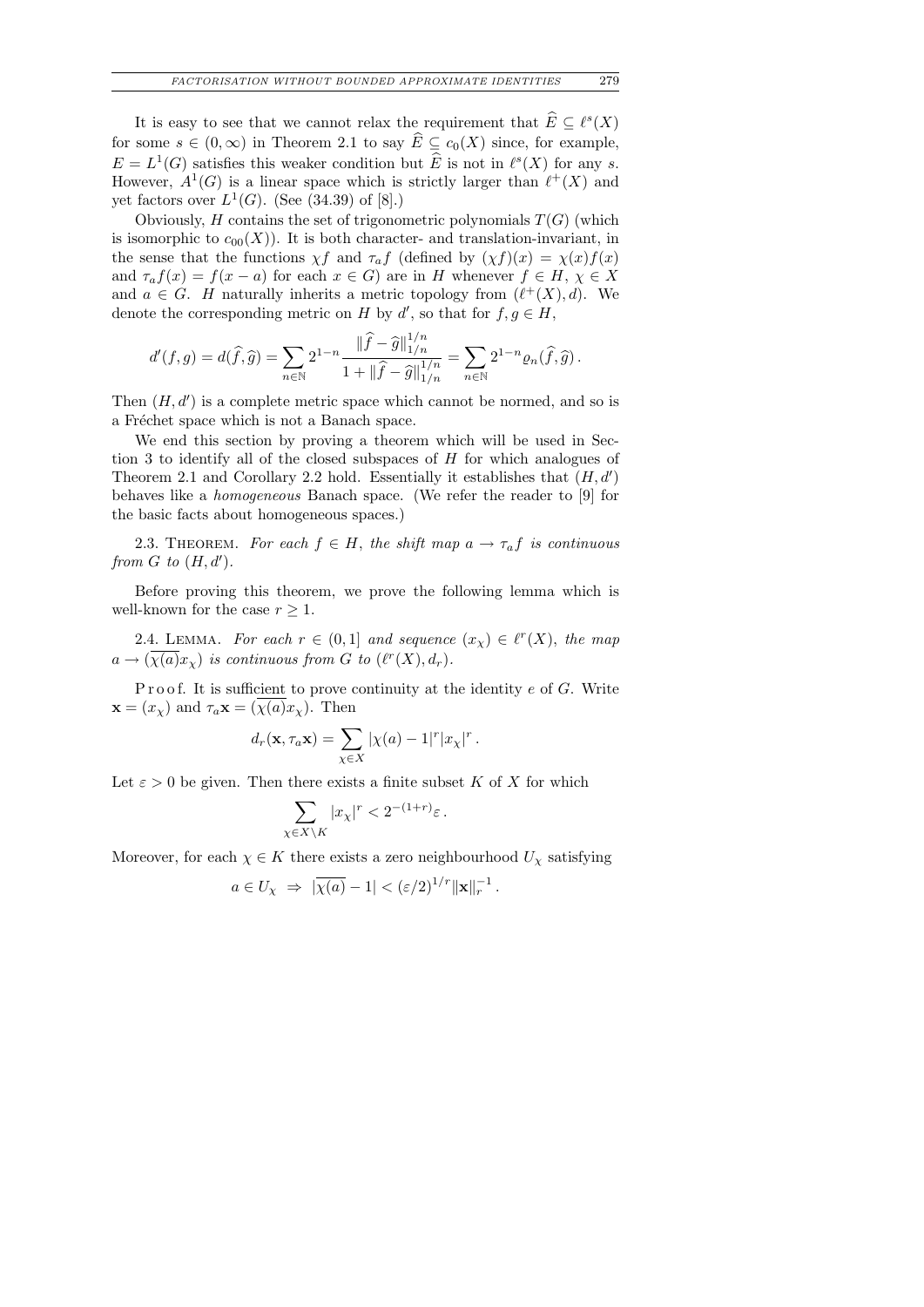Put  $U = \bigcap \{U_\chi : \chi \in K\}$ . Then for  $a \in U$  we have

$$
d_r(\tau_a \mathbf{x}, \mathbf{x}) = \left(\sum_{\chi \in K} + \sum_{\chi \in X \setminus K} \right) |\chi(a) - 1|^r |x_{\chi}|^r
$$
  
\n
$$
\leq \max_{\chi \in K} |\overline{\chi(a)} - 1|^r \sum_{\chi \in K} |x_{\chi}|^r + 2^r 2^{-(1+r)} \varepsilon
$$
  
\n
$$
\leq (\varepsilon/2) \|\mathbf{x}\|_r^{-r} \|\mathbf{x}\|_r^r + \varepsilon/2 = \varepsilon.
$$

Hence, the map  $a \to (\overline{\chi(a)} x_{\chi})$  is continuous.

Proof of Theorem 2.3. For each  $\chi \in X$ ,  $(\tau_a f)^{\wedge}(\chi) = \overline{\chi(a)} \overline{f}(\chi)$ . Therefore, it follows immediately from Lemma 2.4 that for each  $r \in (0,1)$ , the map  $a \to (\tau_a f)^\wedge$  is continuous from G to  $\ell^r(X)$ .

We know that  $f - \tau_a f \in H$ , and so for any  $\varepsilon > 0$  there exists a positive integer N for which

$$
\sum_{n>N} 2^{1-n} \varrho_n((\tau_a f)^\wedge, \widehat{f}) < \varepsilon/2 \, .
$$

Further, for  $n = 1, ..., N$  there is a zero neighbourhood  $U_n$  satisfying

$$
a \in U_n \Rightarrow ||(\tau_a f)^{\wedge} - \widehat{f}||_{1/n}^{1/n} < \varepsilon/(2N).
$$

Put  $U = \bigcap \{U_n : n = 1, \ldots, N\}$ . It follows that if  $a \in U$  then

$$
d'(\tau_a f, f) \le (\varepsilon/(2N))N + \varepsilon/2 = \varepsilon
$$

as required.  $\blacksquare$ 

**3.** More factorisation results. For each subset  $F$  of  $X$ , we denote by  $H_F$  the set of functions in H with Fourier transforms supported by F. Clearly  $H_F$  is closed in  $(H, d')$ ; further  $H_F * E = H_F$  whenever  $H * E = H$ since

$$
H_F * E = (H_F * H) * E = H_F * (H * E) = H_F * H = H_F.
$$

In this section, we prove that if  $H \subseteq E$  then the subspaces  $H_F$  are the only closed subspaces of  $H$  which factor over  $E$ . To do this, we first note that if a subspace K of H factors over E then  $K * H \subseteq K * E = K$  and so K is a closed ideal of  $H$ . In Theorem 3.2 we prove that the closed ideals of  $H$ are precisely its closed translation-invariant subspaces, which we know to be the sets  $H_F$  since  $T(G)$  is dense in H. This leads to our conclusion.

Before stating and proving Theorem 3.2, however, we verify that H shares another important property of homogeneous spaces; namely, that if  $(k_{\lambda})$  is a bounded approximate identity in  $L^1(G)$  then

$$
\lim_{\lambda} d'(k_{\lambda} * f, f) = 0
$$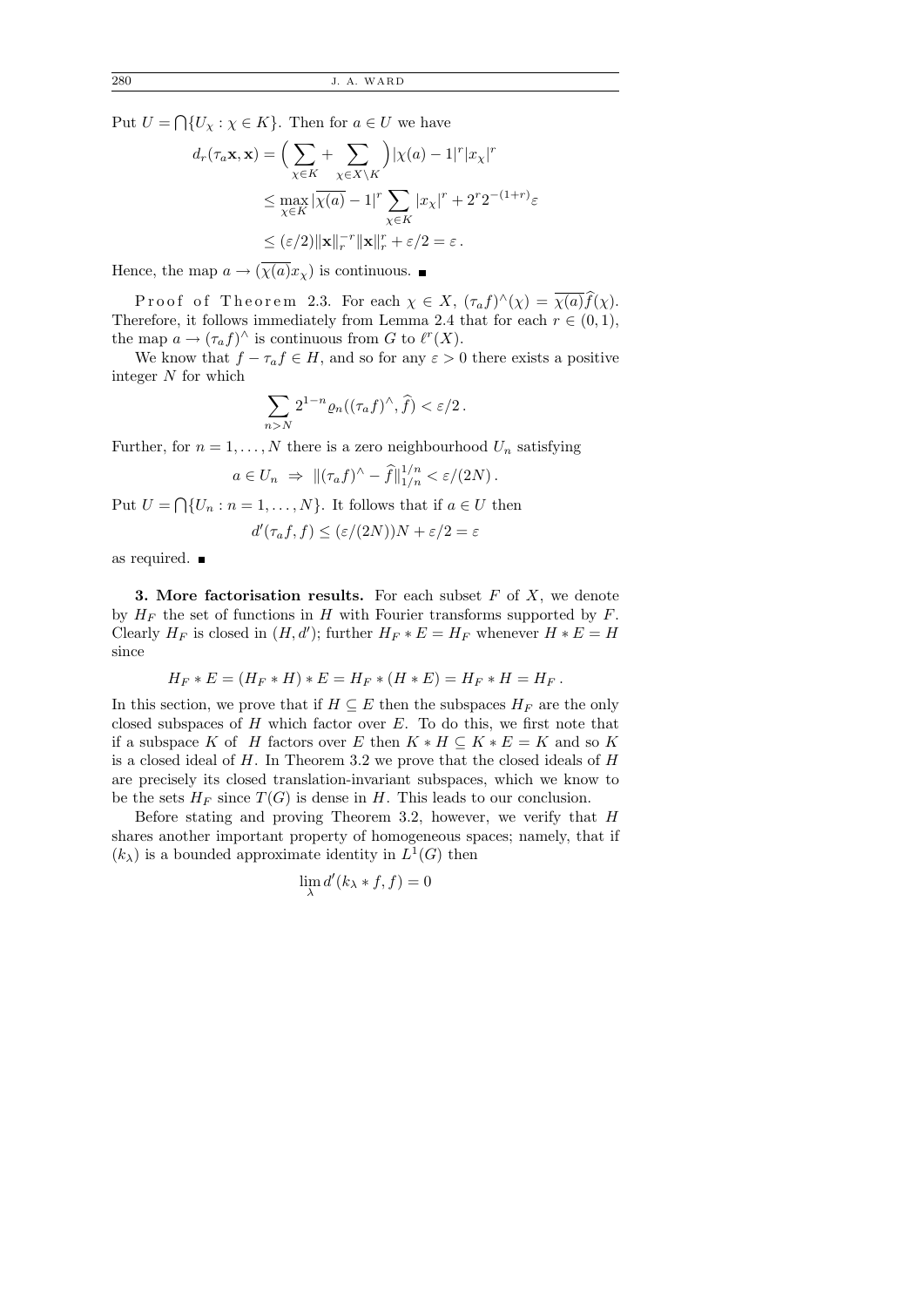for any  $f \in H$ . (Recall that a *bounded approximate identity* in  $L^1(G)$  is a net  $(k_{\lambda})$  of absolutely integrable functions which satisfies

(i)  $\sup_{\lambda} ||k_{\lambda}||_{L^{1}} < \infty$  and (ii)  $\lim_{\lambda} ||k_{\lambda} * g - g||_{L^{1}} = 0$ for all  $g \in L^1(G)$ .)

3.1. THEOREM. For any  $f \in H$ , and bounded approximate identity  $(k_{\lambda})$ in  $L^1(G)$ ,  $\lim_{\lambda} d'(k_{\lambda} * f, f) = 0$ .

P r o o f. We begin by proving that for each  $r \in (0,1]$  and  $\mathbf{x} \in \ell^r(X)$ 

 $\lim_{\lambda} \|(\widehat{k}_{\lambda}(\chi) - 1)x_{\chi}\|_{r}^{r} = 0.$ 

Once this has been established, an argument similar to that given in the final paragraph of the proof to Theorem 2.3 shows that this theorem holds.

To prove the limit statement we note that for any  $\varepsilon > 0$  there exists a finite subset K of X and indices  $\lambda_{\chi}$  for each  $\chi \in K$  such that

(i) 
$$
\sum_{\chi \in X \setminus K} |x_{\chi}|^r < \varepsilon/(2B^r), \quad \text{where } B = 1 + \sup_{\lambda} \|k_{\lambda}\|_{L^1}, \quad \text{and}
$$

(ii) 
$$
\lambda > \lambda_{\chi} \Rightarrow |\widehat{k}_{\lambda}(\chi) - 1| < (\varepsilon/2)^{1/r} ||\mathbf{x}||_{r}^{-1}.
$$

Let  $\lambda_0$  be any index for which  $\lambda_0 > \lambda_\chi$  for all  $\chi \in K$ . Then we can use the estimates obtained in (i) and (ii) to prove that for  $\lambda > \lambda_0$ 

$$
\begin{aligned} &\|(\widehat{k}_{\lambda}(\chi)-1)x_{\chi}\|_{r}^{r} \\ &\leq \Big\{\max_{\chi\in K}|\widehat{k}_{\lambda}(\chi)-1|^{r}\sum_{\chi\in K}|x_{\chi}|^{r}\Big\}+\Big\{\max_{\chi\in X\backslash K}|\widehat{k}_{\lambda}(\chi)-1|^{r}\sum_{\chi\in X\backslash K}|x_{\chi}|^{r}\Big\} \\ &\leq \varepsilon/2+B^{r}(\varepsilon/(2B^{r}))=\varepsilon. \end{aligned}
$$

3.2. THEOREM. A closed subspace I of  $H$  is an ideal in  $H$  if and only if it is translation-invariant.

P roof. First, suppose that I is a closed ideal in H. Let  $(k_\lambda)$  be a bounded approximate identity in  $L^1(G)$ , consisting of trigonometric polynomials. (See (28.53) of [8].) Then, for each  $a \in G$  and each index  $\lambda$ , the a-translate  $\tau_a(k_\lambda) \in T(G) \subseteq H$ , so that  $\tau_a(k_\lambda) * f \in I$  whenever  $f \in I$ . But  $\tau_a(k_\lambda) * f = \tau_a(k_\lambda * f)$  and so, by Theorems 2.3 and 3.1,

$$
\lim_{\lambda} d'(\tau_a(k_\lambda * f), \tau_a f) = 0.
$$

Since I is closed in H, this means that  $\tau_a f \in I$ .

The converse holds since 
$$
H * H_F = H_F
$$
 for any subset F of X.

3.3. COROLLARY. If  $H \subseteq E$  and K is a closed subspace of H which factors over  $E$  then  $K$  is translation-invariant.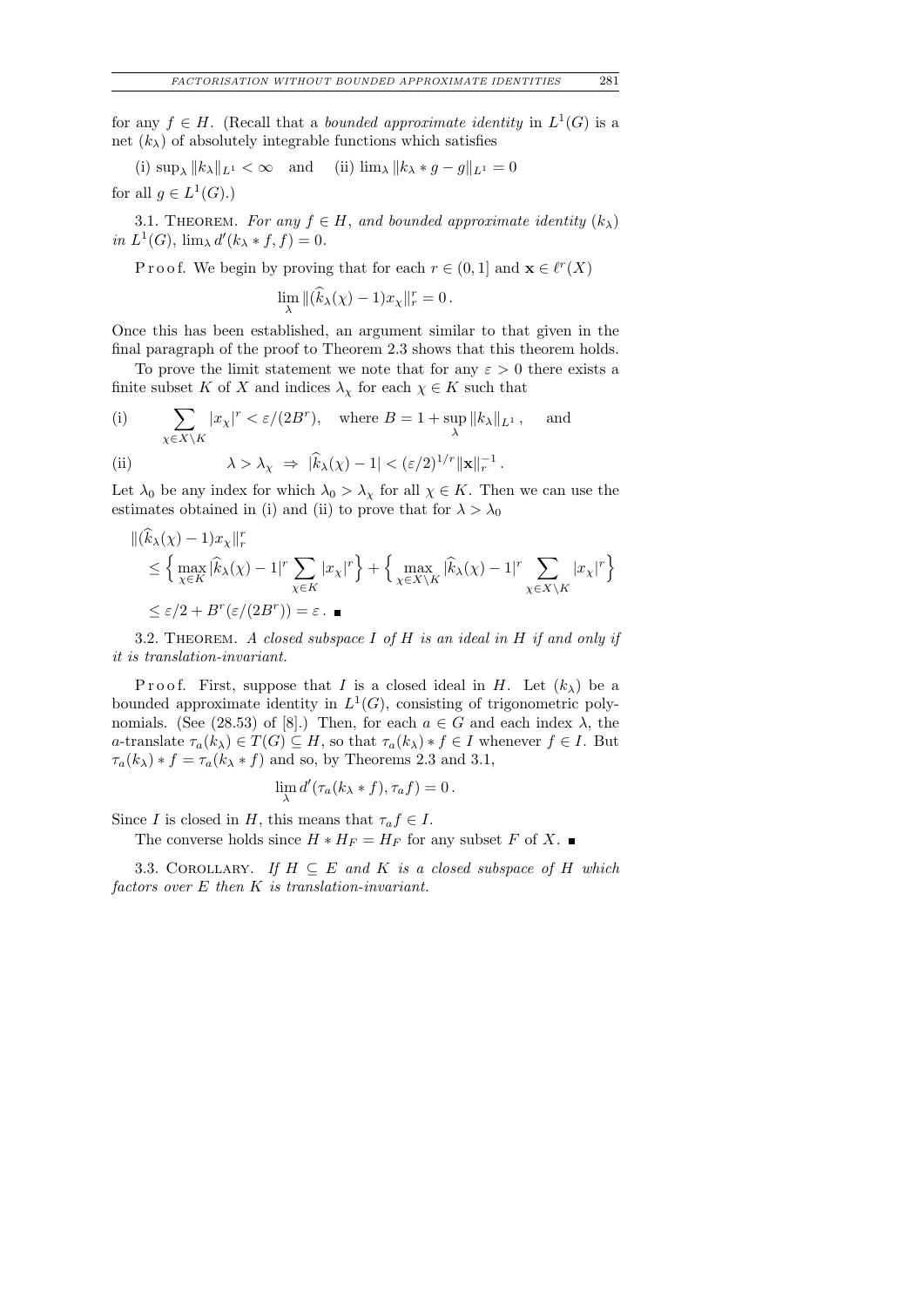| 282 |  | J. A. WARD |
|-----|--|------------|
|-----|--|------------|

Using the corollary we justify our earlier claim that if  $H \subseteq E$  then the only closed subspaces of  $(H, d')$  that factor over E are those of the form  $H_F$ ,  $F \subseteq X$ . There are, of course, other (non-closed) subspaces with this property — the most obvious example is  $T(G)$  itself. In the next section we will briefly discuss another family of examples.

4. The case  $G = \mathbb{T}$ . In this section we obtain some results which apply specifically to the circle group  $\mathbb{T}$ , which we identify with the interval  $[0, 2\pi)$ .

Since the Fourier transforms of elements of H are in  $\ell^r(\mathbb{Z})$  for each  $r > 0$ , we would expect the elements to satisfy strong smoothness conditions. An obvious one to investigate is the Lipschitz condition. Recall that a continuous function f on T satisfies a Lipschitz condition of order  $\alpha \in (0,1]$ if and only if there exists a constant  $K$  for which

$$
\|\tau_a f - f\|_{\infty} \le K|a|^{\alpha}
$$

for any  $a \in (0, 2\pi)$ . The linear space of all such functions is usually denoted by  $\Lambda_{\alpha}(\mathbb{T})$ . Clearly, if  $\beta < \alpha$  then  $\Lambda_{\alpha}(\mathbb{T}) \subset \Lambda_{\beta}(\mathbb{T})$ . It is known that  $\Lambda_{\alpha}(\mathbb{T})$ does not factor over  $L^p(\mathbb{T})$  for any  $p \geq 1$  (see [16]).

4.1. PROPOSITION. 
$$
H \setminus \bigcup \{A_{\alpha} : \alpha \in (0,1]\}
$$
 is non-empty.

P r o o f. We use Theorem 1 of [4] to prove this proposition. Define f on T by  $f(x) = \sum_{n \in \mathbb{N}} 2^{-n} \exp(i2^{2^n}x)$ . Then for any  $r > 0$  and any positive integer N, a simple calculation shows that

$$
\sum_{n\geq N} |\widehat{f}(n)|^r = \sum_{2^{2^n}\geq N} 2^{-nr} = \frac{2^{-rc\ln\ln N}}{1 - 2^{-r}}
$$

for some  $c > 0$ . For each choice of r, this clearly tends to zero as  $N \to \infty$ . Now  $\{2^{2^n}: n>0\}$  is a Sidon subset of Z and so Edwards's characterisation of elements in  $\Lambda_{\alpha}(\mathbb{T})$  which have Fourier transforms supported by Sidon sets may be used. Putting  $r = 1$  in the previous calculation and writing  $2^c = e^{-K}$ , where K is necessarily positive, gives

$$
\sum_{|n| \ge N} |\widehat{f}(n)| = \sum_{n \ge N} |\widehat{f}(n)| = 2e^{-K \ln \ln N} = 2(\ln N)^{-K}
$$

which is not  $O(N^{-\alpha})$  for any  $\alpha > 0$ . Hence  $f \notin A_{\alpha}(\mathbb{T})$  for any  $\alpha \in (0,1)$ .

We can also rule out the possibility that every element of  $H$  is analytic. Recall that a function f is analytic on  $\mathbb T$  if, in a neighbourhood of each  $t_0 \in \mathbb{T}$ ,  $f(t)$  can be represented by a power series centred at  $t_0$ . If f is analytic then its Fourier transform  $f$  decays exponentially; that is, there exist positive real numbers  $\lambda$  and C such that  $|\widehat{f}(n)| \leq Ce^{-\lambda |n|}$ . The next example shows that H contains many non-analytic functions.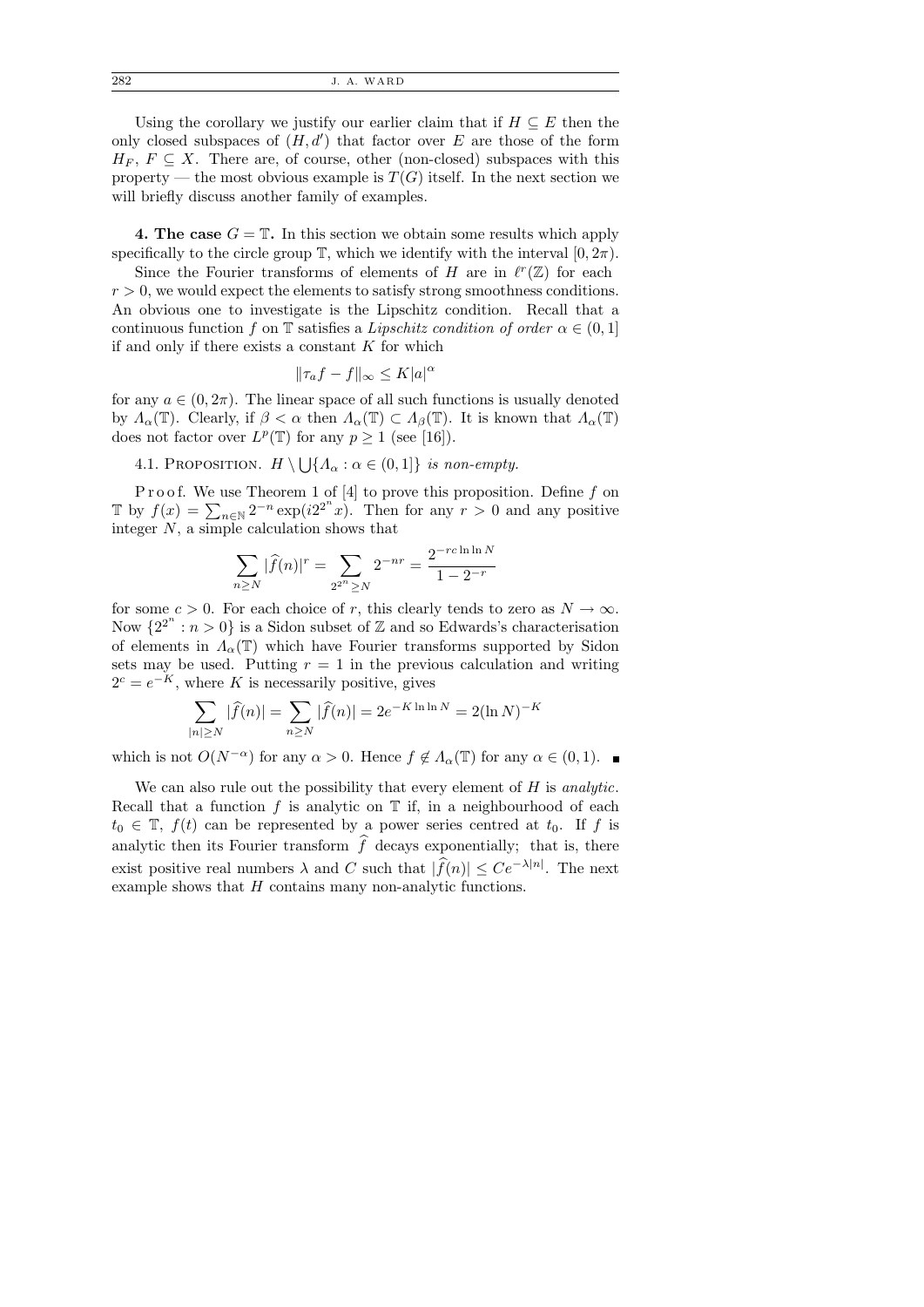EXAMPLE. Let  $(p_n)$  be an increasing sequence of positive numbers for which there exists  $\alpha \in (0,1)$  satisfying  $n^{-\alpha}p_n \to 0$  as  $n \to \infty$ . Define the sequence x by

$$
x_n = \{n\}^{-p_n}
$$
 if  $n \ge 1$  and  $x_n = 0$  otherwise.

Then  $\mathbf{x} \in \ell^r(\mathbb{Z})$  for any  $r \in (0,1]$  since, given such an r, there exists  $N_r > 1$  for which  $n > N_r$  implies that  $p_n > 2/r$  and so that  $n^{-p_n} < n^{-2/r}$ . However, **x** is not exponentially bounded. To see this, take  $\lambda > 0$  and put  $\omega_n = n^{-p_n} e^{\lambda_n}$  so that  $\ln \omega_n = -p_n \ln n + \lambda n$ . Then

$$
\lim_{n \to \infty} n^{-1} p_n \ln n = \lim_{n \to \infty} (n^{-\alpha} p_n)(n^{\alpha - 1} \ln n) = 0,
$$

and so for any  $\varepsilon > 0$  there exists  $N_{\varepsilon}$  for which  $n > N_{\varepsilon}$  implies that  $0 <$  $p_n \ln n < \varepsilon n$ . Take  $\varepsilon = \lambda/2$ . Then for  $n > N_{\lambda/2}$ ,

$$
\ln \omega_n = \lambda n - p_n \ln n > \lambda n - \lambda n/2 = \lambda n/2,
$$

ensuring that  $\lim_{n\to\infty} \ln \omega_n = \infty = \lim_{n\to\infty} \omega_n$ .

For each  $\lambda \geq 0$ , let  $H^{\lambda}$  be the set defined by

$$
H^{\lambda} = \{ f \in H : (\widehat{f}(n)e^{\lambda |n|}) \in \ell^{\infty}(\mathbb{Z}) \}.
$$

Since  $H^0$  is the whole of H, we will assume that  $\lambda > 0$ . The set of analytic functions in H is precisely  $\bigcup \{H^{\lambda} : \lambda > 0\}$ . It is easy to verify that  $H^{\lambda}$  is a linear subspace of H which contains  $T(G)$  and so cannot be closed in H, and that if  $\lambda > \sigma$  then  $H^{\lambda}$  is a proper subspace of  $H^{\sigma}$ . Each  $H^{\lambda}$  may be identified with the set  $\Delta^{\lambda}$ , where

$$
\Delta^{\lambda} = \{ \mathbf{x} = (x_n) : (x_n e^{\lambda |n|}) \in \ell^{\infty}(\mathbb{Z}) \},
$$

via the Fourier transformation. Clearly  $\Delta^{\lambda}$  is a subset of  $\ell^{s}(\mathbb{Z})$  for every  $s > 0$  and  $\Delta^{\lambda} \ell^{\infty}(\mathbb{Z}) = \Delta^{\lambda}$ . More generally, for every subset A of  $\ell^{\infty}(\mathbb{Z})$ ,  $\Delta^{\lambda} A \subseteq \Delta^{\lambda}$ ; however, in general, this will not be an equality. In particular, if  $A \subseteq c_0(\mathbb{Z})$ , it will never be an equality since the sequence  $\mathbf{x} = (\exp(-\lambda|n|))$ is in  $\Delta^{\lambda}$  but does not factor over any subset of  $c_0(\mathbb{Z})$ .

Consider instead the set  $\Omega^{\lambda} = \bigcup \{ \Delta^{\eta} : \eta > \lambda \},\$  which is a proper subset of  $\Delta^{\lambda}$ . It is a linear space since the  $\Delta^{\eta}$ 's are nested, and for any subset A of  $\ell^{\infty}(\mathbb{Z})$ ,  $\Omega^{\lambda} A \subseteq \Omega^{\lambda}$ . For many choices of A, the reverse inclusion also holds. In particular, we can prove the following proposition.

4.2. PROPOSITION. If  $\ell^+(\mathbb{Z}) \subseteq A$  then  $\Omega^{\lambda} A = \Omega^{\lambda}$  for each  $\lambda > 0$ .

P r o o f. It remains only to prove that  $\Omega^{\lambda} \subseteq \Omega^{\lambda}A$ . Let  $\mathbf{x} \in \Omega^{\lambda}$  and choose  $\eta > \lambda$  such that  $\mathbf{x} \in \Delta^{\eta}$ . Now define the sequences **a** and **y** by

$$
a_n = \exp\left(\frac{\lambda - \eta}{2}|n|\right)
$$
 and  $y_n = x_n \exp\left(\frac{\eta - \lambda}{2}|n|\right)$